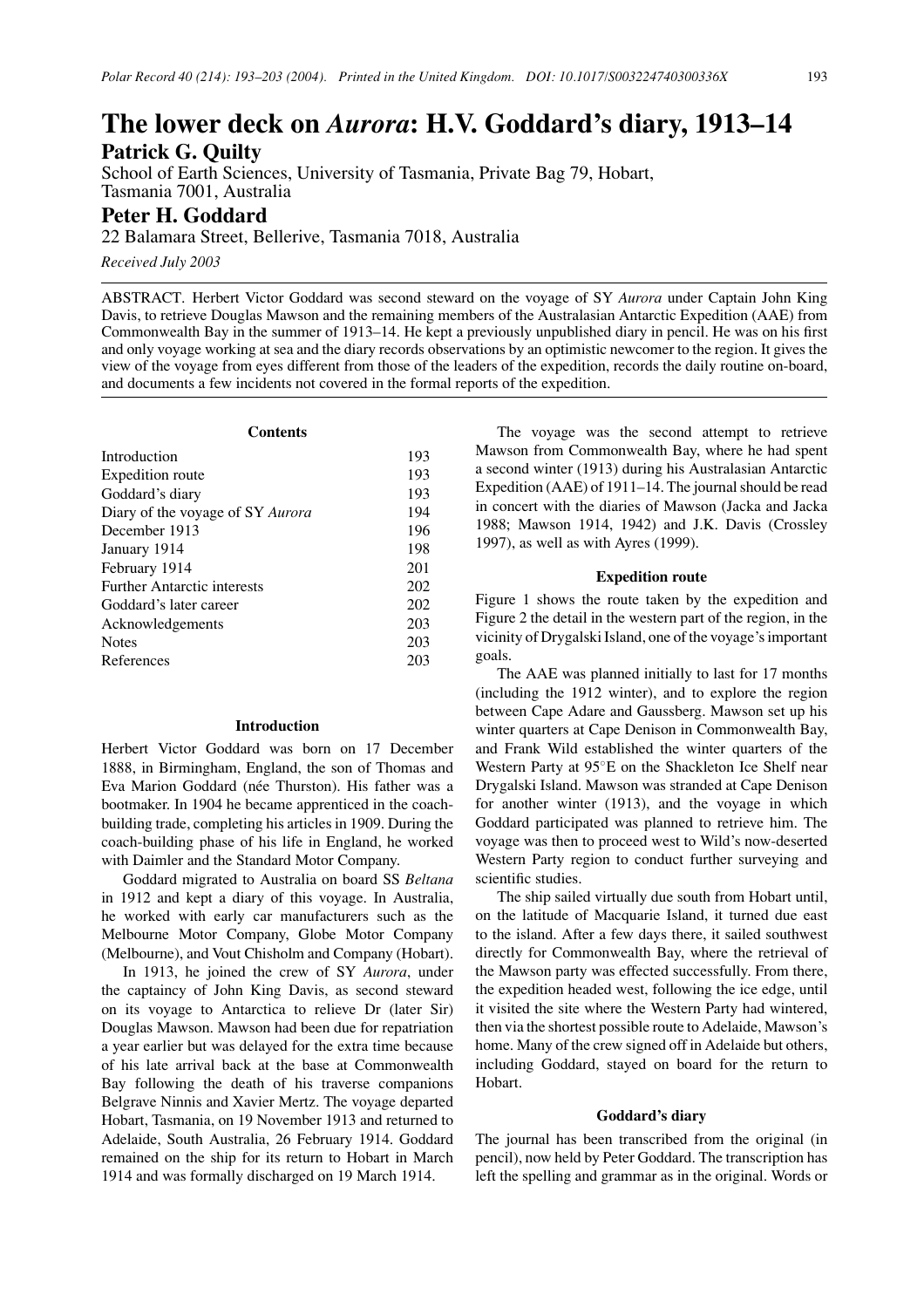

Fig. 1. Track of the third voyage of the Australasian Antarctic Expedition, 1913–14 (after Mawson 1942). Area covered by Fig. 2 is highlighted.



Fig. 2. Detail of the western portion of the Antarctic coastline traversed by AAE, 1913–14 (after Mawson 1942).

parts of words that have been added for clarification are in square brackets.

The significance of the journal lies in the view that it gives of life on board from the perspective of one who, as second steward, was a relatively junior member of the ship's company (although his salary of £6/10/- per month is well above that of an able seaman). It also is interesting that Goddard's name does not appear on the list of 'Members of the Expedition' given in Crossley (1997), which provided lists of crews of the various AAE voyages, although that for the 1913–14 voyage is incomplete. Details are included in Table 1.

It was Goddard's first experience as a member of ship's company and his first and only voyage to the Antarctic; many others on the ship had been there previously.



Fig. 3. A boxing match on SY Aurora between Archibald McLean (surgeon for two winters) and Xavier Mertz, on the voyage to Antarctica, December 1911.

Goddard sailed with little in the way of expectations, and the diary reflects the fresh experiences of an optimist. It is written in a highly positive way by a man who turned 25 during the voyage, and who was a natural observer interested in all that went on around him.

The diary gives insights into the activities and interests of the crew. It provides an outline of the daily round of chores and their timing.

The fight mentioned on January 31 is not mentioned in the published versions of the voyage. In the light of the contest shown in Figure 3, it is likely that it was a staged event rather than in anger. Nor do the official narratives refer to the destruction of the captain's chair during the frivolity of New Year's celebrations.

Other reports of the voyage are very formal and record only the names of those who were officers or gentlemen. The lower ranks rate no mention, probably reflecting prevailing attitudes and practices of the time. Davis' narrative of the voyage (Crossley 1997: 13) has the typical ship's complement, listing by name the captain, officers, and engineers plus 'seamen, stokers and galley staff to the number of nineteen.' This pattern is in contrast to the attitude of some others, for example Amundsen and Drygalski.

The journal begins on the day the ship left Hobart and finishes two days before arrival in Adelaide. The diary has been divided up by crossheads by the Editor for ease of reading.

## **Diary of the voyage of SY** *Aurora*

Aurora [Wednesday] Nov[ember] 19. 1913 Hobart

Joined ship 9.45am Sailed away 10.10am Good crowd to send us off. It was a beautiful day and when one heard Capt. Davis say 'let go at the front' and then 'let go at the back' it dawned on you that you were aboard, and though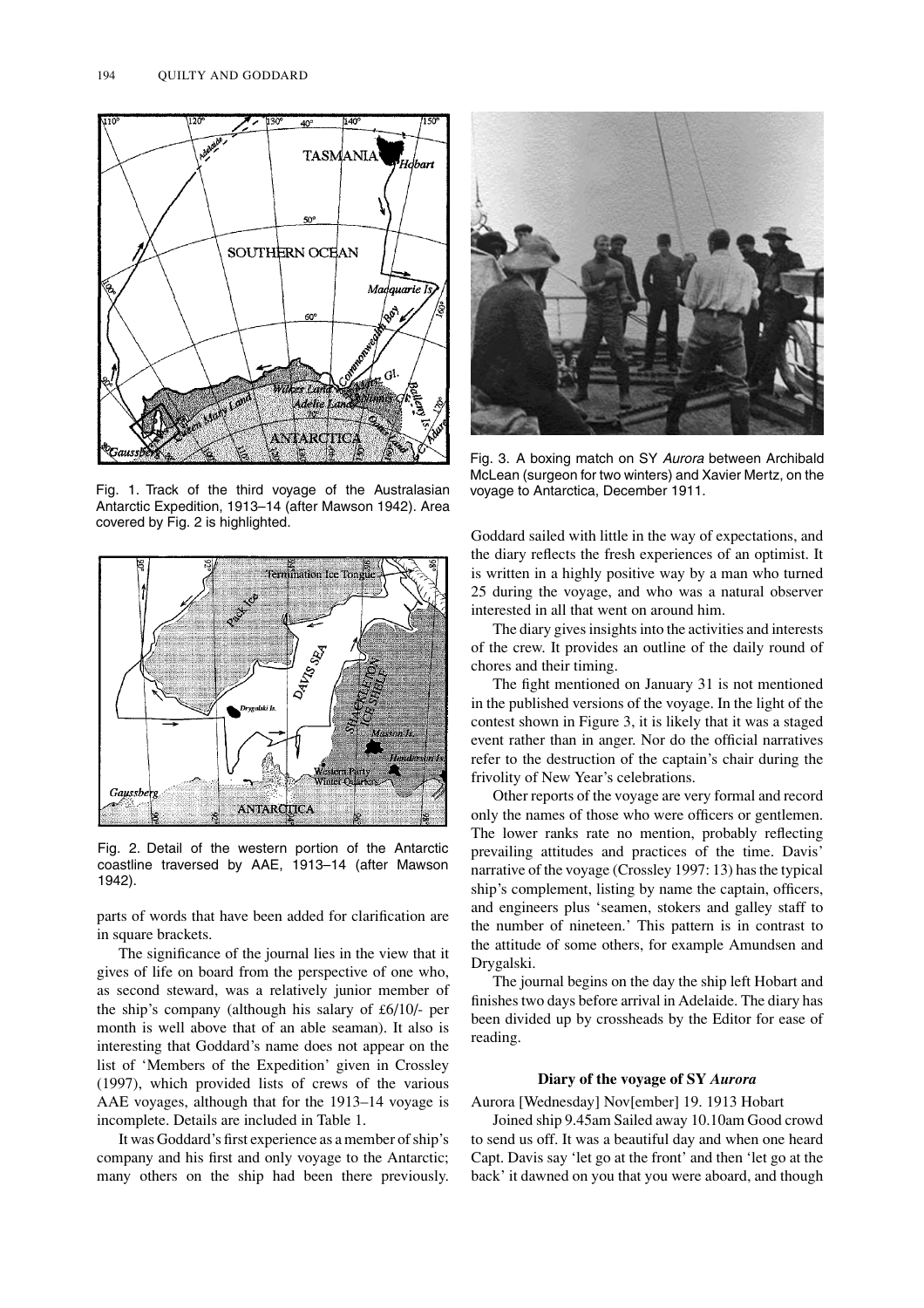| Table 1. Crew list for voyage of SY Aurora, 19 November 1913 to 26 February 1914. |  |  |
|-----------------------------------------------------------------------------------|--|--|
|-----------------------------------------------------------------------------------|--|--|

| Master                                       | Capt John King Davis: 'salary as per agreement.'                       |
|----------------------------------------------|------------------------------------------------------------------------|
| First officer                                | John H. Blair: signed on 17 September 1913 at £14 per month;           |
|                                              | completed service 28 February 1914.                                    |
| Second officer                               | Percival Gray: signed on 27 October 1913 at £10 per month; completed   |
|                                              | service 19 March 1914.                                                 |
| Third officer (and auxiliary second officer) | Clarence Petersen de la Motte: signed on 23 September 1913 at £9 per   |
|                                              | month; completed service 19 March 1914.                                |
| First engineer                               | F.J. Gillies: signed on 29 August 1913 at £20 per month; completed     |
|                                              | service 19 March 1914.                                                 |
|                                              |                                                                        |
| Second engineer                              | Max Fritzte: signed on 19 November 1913 at £10 per month; completed    |
|                                              | service 27 February 1914.                                              |
| Donkeyman (and third engineer)               | A. Beverley: signed on 9 October 1913 at £7/10/- per month; completed  |
|                                              | service 19 March 1914 and paid £6 bonus.                               |
| Boatswain                                    | J. Doherty: signed on 20 October 1913 at £9 per month; completed       |
|                                              | service 19 March 1914 and received £6 bonus.                           |
| Cook                                         | J. or L. Kyme(r) (or Ryme): signed on 11 November 1913 at £9 per       |
|                                              | month; completed service on 19 March 1914 and received a £5 bonus.     |
| Chief steward                                | G. Williams (Gus): signed on 1 September 1913 at £9 per month;         |
|                                              | completed service 19 March 1914 and received £6/12/- bonus.            |
| Second steward                               | Herbert Victor Goddard: signed on 19 November 1913 at £6/10/- per      |
|                                              | month; completed service 19 March 1914 and received a £5 bonus.        |
| Able seaman                                  | M. Foley: signed on 10 October 1913 at £5 per month; completed         |
|                                              | service 19 March 1914 and received £6 bonus.                           |
| Able seaman                                  | Johannes Hansen: signed on 19 November 1913 at £5 per month;           |
|                                              | completed service 19 March 1914 and received £4 bonus. Signed          |
|                                              | cash advances on 28 February 1914 as 'Chief Officer' suggesting        |
|                                              | that he may have been First officer for the voyage from Adelaide to    |
|                                              | Hobart.                                                                |
|                                              |                                                                        |
| Able seaman                                  | Thomas Liddiard; signed on 5 November 1913 at £5 per month;            |
|                                              | completed service 19 March 1914.                                       |
| Able seaman                                  | Oswald McNeice: signed on 1 September 1913 at £5 per month;            |
|                                              | completed service on 19 March 1914 and received a £6/12/- bonus.       |
| Able seaman                                  | J.G. Mahr (or Maher): signed on 5 November 1913 at £5 per month;       |
|                                              | completed service 28 February 1914 and received £5 bonus.              |
| Able seaman                                  | J. Offin: signed on 5 November 1913 at £5 per month; completed service |
|                                              | 19 March 1914 and received £5 bonus.                                   |
| Fireman                                      | J. Blake: Signed on 10 September 1913 at £4 per month; completed       |
|                                              | service 19 March 1914 and paid £7 bonus.                               |
| Fireman                                      | Jacob Mort: signed on 17 November 1913 at £5 per month; completed      |
|                                              | service 27 February 1914.                                              |
| Fireman                                      | Enoch (Theo) Andersen; signed on 18 November 1913 at £5 per month;     |
|                                              | completed service 27 February 1914.                                    |
| Supernumeraries                              |                                                                        |
| Mechanic and assistant physicist             | Percy C. Correll; paid £30 by Professor David.                         |
| <b>Biologist</b>                             | John G. (Johnnie) Hunter.                                              |
| Photographer                                 | Frank Hurley.                                                          |
|                                              |                                                                        |

they had told me where I was going, I could not realise it. It was interesting viewing coming down [d'Entrecasteaux] channel which is very pretty, but I soon realised I was not there for sight seeing. Most of the staff were very serious, a few sailors, firemen etc. had hardly recovered from previous nights enjoyment. They had tried to be like camels, but failed miserably and one has to deal carefully but strictly when they are like this.

I was being duly instructed into my new duties little by little and bit by bit and though strange, and having plenty of patience one got on fairly well. I felt a wee bit queer at night. They killed sheep on deck and sight of blood all over deck is none to good for a beginner at sea. I was sharing room with Gus [Williams] (Chief Steward) and Tas [Ryme or Kyme] the cook. A very quiet fellow also new to sea cooking. I turned in at night but did not sleep but had good rest.

Up at 6 o'clock Thursday had an apple but failed to keep it down and for first time at sea felt a wee bit off. Had several drinks but they would not keep down but with Gus good help I managed to stick my work but about eleven I felt rather queer but had drink of lime juice and kept that down and soon started to pick up.

We had packed all good crockery etc. away and used all tin utensils. Sea had good swell on, and to be in the galley was real funny. The things slipped off the stoves like hot cakes and ships cook on a boat like this is rotten. You are up to your knees in water. We went down in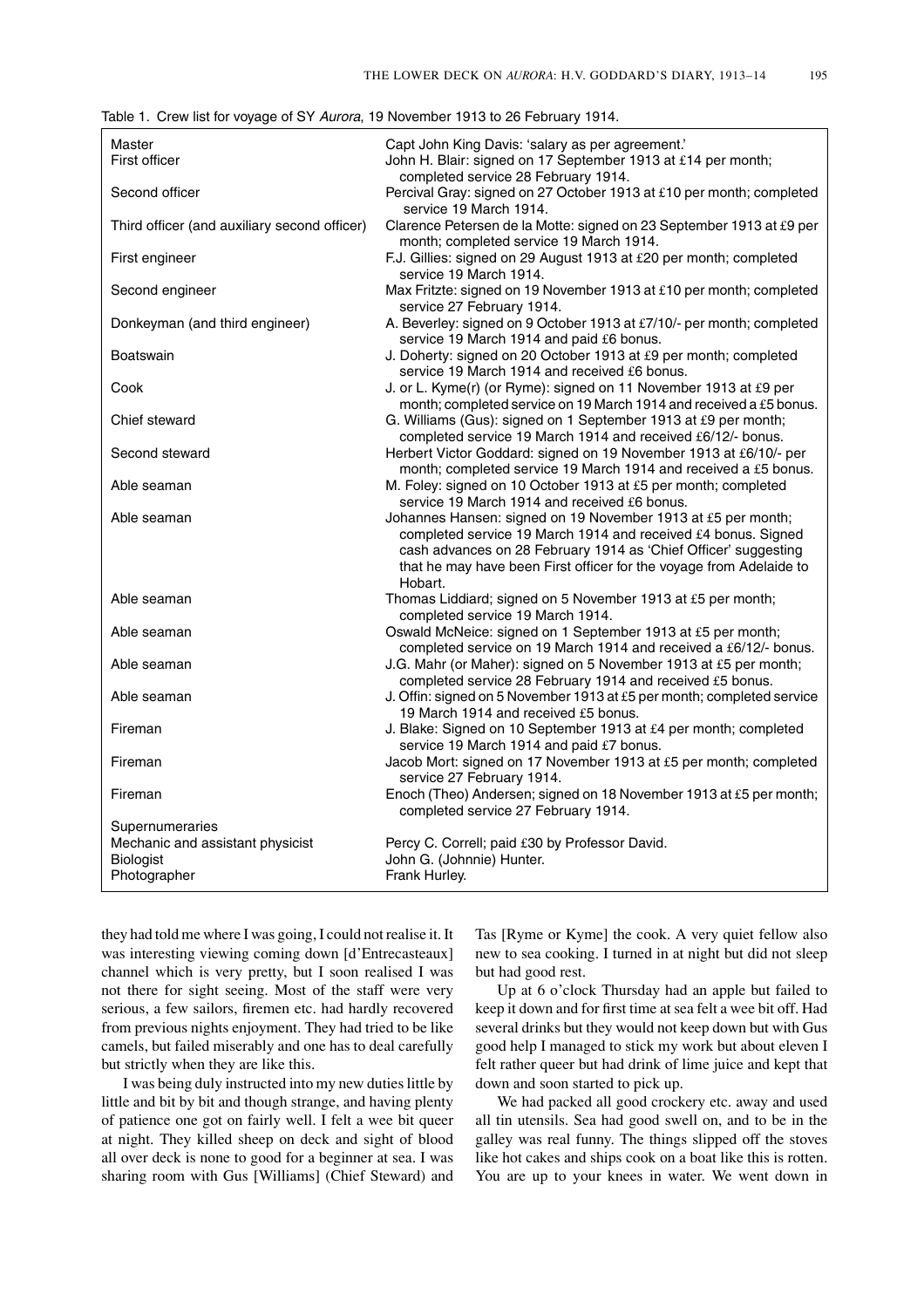stores till about 8.30pm after that bed. I was tired and slept very middleny, at two o'clock Tuesday it blew a gale of wind and rain and boat rolled rotten. We had water in our bunks, nearly everything wet. In the dining room about two inches of water all over floor, while on deck it was feet deep in places not inches.

We wore our sea rubber high boots. We also had other clothing given us including leather water tight boots, 3 pair of sock, thick under vests, pants, shirts, jerseys, head corals [?] and one antarctic shirt.

Water made awful noise falling on deck continuously and boat rolled very bad, waves dashed easily over the bulwarks. Friday night came I felt bonser.<sup>1</sup> Everybody goes to bed early. I turned in at 8.00 and so far feel bonser and are rather enjoying it.

Saturday [November 22]. Up at 6.15, made first mate tea and toast then clear supper things away and get ready for two breakfast at 7.45am, then 10 at 8 o'clock. Wait on table, clear away, sweep up and wash up, fill filter. Do officer's bedrooms then get ready for laying dinner 10 at 12.30pm. 2 later dinners, snatch own dinner then clear away and put all your things away. At 3.45 afternoon tea. 4.15 clear away 4.45 lay table for dinner at 5.00 for 10. Two [hours] later then we have our tea about only meal we have properly, then we just leave a few things on table for if anyone wants a bit of supper and though this does sound light for a days work it is very difficult to walk and stand, yet alone work.

Food served up is of good standard quality and includes fruit once, we had twenty live sheep aboard while store rooms are a sight to see and gives the impression that arrangements are well made and plenty of jam and pickles are served, while food is same from Captain down to the Donkey man. No distinction at all except officer explorers and wireless people have it in the dining room. We stop to take sounding of the oceans bottom once or twice every day, they can even tell nature of the bottom with instruments they use line through steel wire. Several of passengers have been ill right up till now and two are very much off now. I reckon considering her size I did pretty well when these other fellows are experienced travellers.

It is Saturday but nothing much doing weather fine, a lot of swell on though. Day passed off quiet. We stayed 2 1/2 [hours] for sounding and depth was above 2000ft. We are now in the [latitude] 50.

Sunday [November 23] up at 6.15 about first time I could not tell it was Sunday. Weather good, boat still rolled a lot. Sounded again for several hours. All fellows on board are well. Had two sheep killed today. Cook then got mouth organ out and some of the crew had a sing song. Nights are hanging out fine. It gets dark about 9.30. We have a few big birds following us, fine looking species. Only did 76 miles yesterday.

Monday [November 24], lovely day very usual

Tuesday [November 25] also nice and fine but getting pretty cold. Hobart is about 42 degrees; we are about 52 today.

Wednesday [November 26] finished first week today was cold water temperature about 33, latitude 53, depth about 2800ft.

Thursday [November 26] up at 6.15, still getting wee bit colder, latitude 55 today south. Had a bit of snow this morning and they say it is regular Macquarie Island weather. We hope to be there tomorrow all going well.

Friday [November] 28 arrived all serene, we all waited to see first glance of the island but did not see it till 4.20pm and anchored there about 7.30. Noticing first glance one sees a mass of ups and downs of rocks. It looks very wild and forsaken place. We ran in small bay. There is no landing place so no one went ashore. It is terrible risky place, so many rocks beneath the water. Three ships have been completely wrecked last few years. There was only four men there then. Hatch<sup>2</sup> who get a lot of blubber oil from having just lately taken his men back. A remarkable sight met ones eye when it is quite light and that is the large number of penguin rookeries there are and the large number of birds in them.

Another great sight is number of sea animals including sea elephants, tiger leopards, lion and all kinds of seals. The island itself is approximately 23 miles long by 3 wide and known by different. We stayed on east and west sides and sounded all around but anyone got in boat from the ship got wet through. It was so choppy all the time. They brought some sheep here years ago and now there are just a few left but they are quite wild and wander up and down. It is impossible to catch them. They have too many different runs, the only hope is to shoot them at sight. They have also a few rabbits here.

One of the men was telling me they have practically no fresh food for five or six weeks. No such things as milk and sugar for three months. The *Rachel Cohen*, <sup>3</sup> a sailing ship which is the ship that generally serves got into rough waters and consequently had to put back badly damaged and New Zealand government sent relief steamer with food etc. and so saved them although they say they never felt better in their lives. They chiefly lived on sea elephants tongues, which on average weight about three ton each, so you guess they have pretty big tongues. Also penguins lay eggs similar to duck eggs. The shores are simply littered with livestock.

The island itself contains beautiful rugged scenery, some fine fresh water lakes, some fine deep water beautifully clear, in fact sea itself is also quite clear but climate of the place is rotten. They get mists for months at a time, blizzards, rain and wind and about nine of the twelve months weather is too bad for anyone to appreciate. We took on board hundreds of specimens of all kinds from the islands.

#### **December 1913**

We left Friday [December 5] morning after being there just a week. We were all anxious to move. It gets tiresome hanging about only sounding. We made fair progress. Our four new mates who had been there for above 2 years were all jolly decent fellows. Three had been doing exploring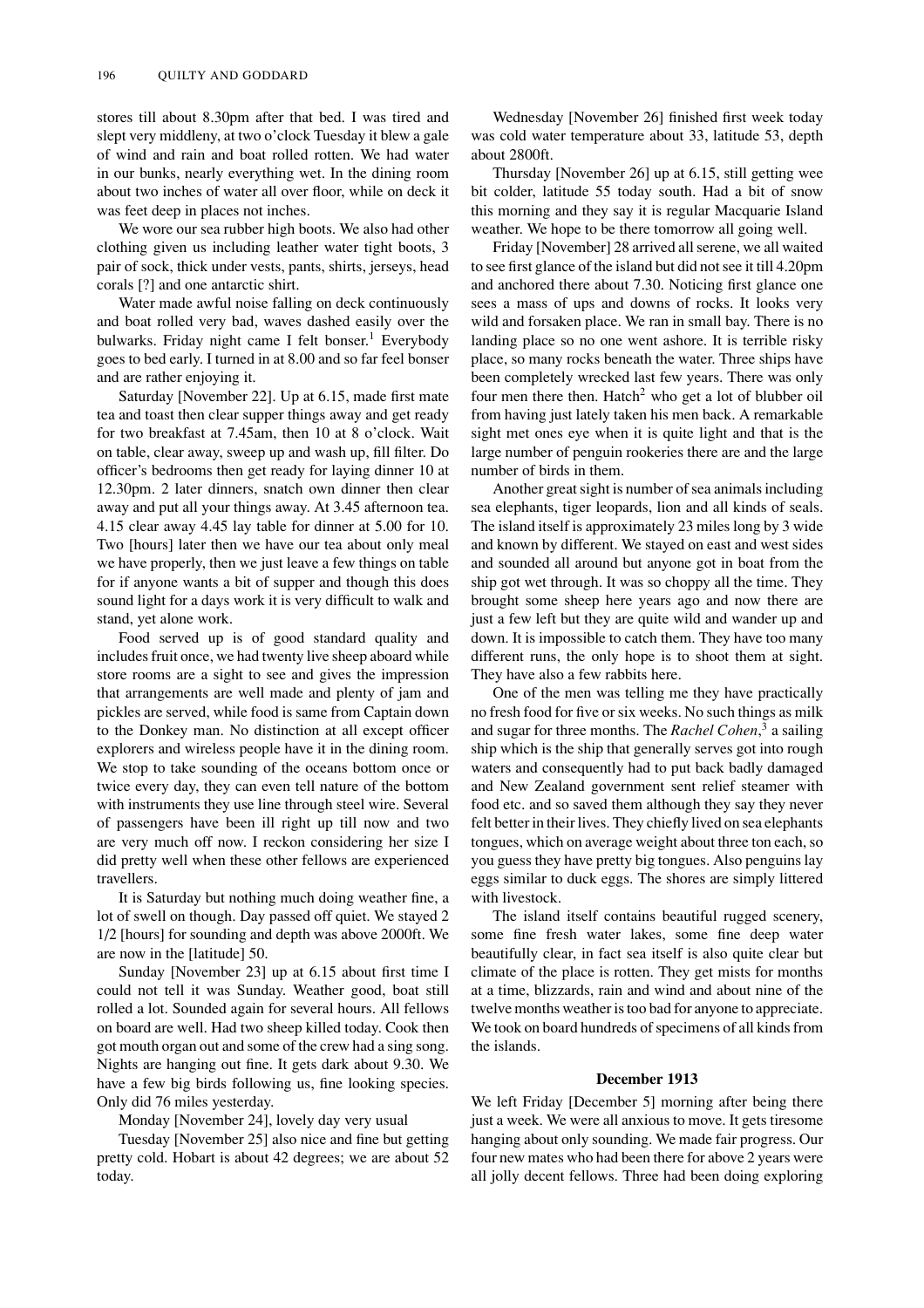and scientific work, weather conditions, sun, rain, snow, and anything of value to the scientific world generally and all seemed jolly glad to leave it. Weather was pretty good, it snowed occasionally but boat rolled like the very devil.

One sees many different temperaments of a journey like this. All are a bit serious at heart but some always show a smiling face. We get some good times at night. They get around the piano and have a good sing song, one forgets they are at sea especially when one thinks of old times. Gus often says 'I wonder what the boys are doing,' or when Saturday round, who are we playing today.

Boat made good head way on the Tuesday [December 9] latitude 64, we did 164 miles. Not too bad weather, still kept very fair just a light shower of snow occasionally but we are rather favoured with fair winds. On Wednesday midday Dec[ember] 10 we started to meet loose ice and kept on passing small pieces. Then at night pieces got much bigger and boat hit several. It was foggy and navigation was very difficult, still all went well through the night, but it is trying ordeal for a skipper to be up all hours of the day.

Next morning, Thursday [December 11] we were right among the pack ice. It was very thick, almost impossible to get through. Boat got some nasty smacks that would have crippled our iron boat. At about ten o'clock we passed a very big iceberg, diameter about 100 yards. Later we passed many large pieces with large seals, penguins, and two whales about 35 feet long. We had several lots of birds with us, rather small but look tough. Antarctic petrel and snowy petrel, also plenty of large penguins are passing and going to Macquarie to roost.

When one sees the great and glorious fields of ice and snow one soon forgets the discomfort one have to put up with. It is fascinating to the extreme in fact. Its like looking at the pictures of fields of snow but then when you are on a boat and large pieces touch the side of the boat you could get on them and it indeed looks very tempting. In fact the old scenery is so beautiful and strange to describe. We have only 140 miles to do at 12 o'clock Thursday, but we only doing about 2 miles an hour now. We can't get through only with greatest difficulty, captain has been in the barrels for a long while.

Friday Dec[ember] 12 had a good night sleep, boat had some awful bumps. It regular lifts ship up and stops it. The captain was again on the look out at night. It is cold this morning with cold southerly wind, snowing a bit too. Was bitterly windy this afternoon about 3 o'clock. The lookout sighted the barrier 40 miles away and weather cleared up fine at 9 o'clock pm. It was like a bright spring day. It is hard to go to bed with broad day. We are almost there. Captain Davis is much worried out course, it is only natural considering he was compelled to leave him here for the winter months and of course Dr Mawson is really the boss.

Turned in at 10 pm, slept well, called up at 3.15 for coffee. Nearly everyone was up. We were in Commonwealth Bay, which is quite a nice natural harbour with its white covered mountains on either side. We could see Dr Mawson winter quarters. The whale boat was lowered at 6am and Capt. Davis with four explorers went to fetch them back to breakfast. Those of crew went, it must have been a great meeting. Most of them are anxious to get back to civilisation again. When we saw them coming back in the boat, six of them, we all got together and gave three hearty cheers for them. They looked remarkably fit but were prettily heavily dressed. They are all big men. The ladder was lowered and they were soon doing justice to breakfast on the *Aurora* once again.

Then they had their mail to last two years letters from sweethearts, wives, mothers, etc. etc. They had many presents amongst them and heaps of papers. They are all well known men and had letters from well known people including Shackleton. Hearing read extracts from them was great and rather funny. You see they have had no news for two years and ask such things as what government are in, how did such and such person do, who one the cup etc.

Dinner got over all right, plenty to do. It is rather cold but it is really in the wind. The captain who is making his fifth trip, was captain on Shackleton's expedition and he's right tip top man at ice work latitude and longitude etc. So of course he and Dr. Mawson are talking together all today. The captain should be happier now. Fancy, it is Saturday [December 13] here, but it makes no odds on the water, work just the same and though we are in port nothing is doing and out here one feels they are far away where no woman has even faced yet. Some might say it's worth a bit to be there but me has me doubts. We had a wee dock and doris tonight to keep the occasion going.

Sunday [December 14] again lovely day, sun shines beautiful. Captain seems lighter hearted now. Good days work today. The motor boat brought about 5 loads of stores etc. on board. Explorers opening presents, sweets and cigars etc. are cheap now. It looks an enchanting scene and one can highly appreciate the song, the midnight sun, when one sees the midnight sun shining here.

We all went to bed in daylight which is so funny with usual watches on duty, viz one officer and one sailor, but despite lovely day and evening a southerly gale sprung up and blew so hard that the anchors dragged and sailors had to be called up to let another anchor down. It is difficult hammering in 20 fathoms in such a gale. They reckon it blew about 90 miles an hour. On Monday [December 15] it was very cold, everything frozen, too rough to go ashore. My word, one realises just a little what it must be in a blizzard, out here with no shelter etc. Plenty of work to do, they have brought quite quantity of stores aboard and many of them we are unpacking and having them for ship's use. Plenty of good stuff, biscuits etc.

Tuesday [December 16] was much better day. Motor fetched seven loads of stuff including the wireless gear which has been dismantled. One hears many little interesting yarns of the party stay, some humorous, some sad. Dr. Mawson must have had a terrible time when he lost his two companions, Lieutenant Ninnis and Dr Mertz. First the lieutenant fell down a crevice at tremendous depth, then the Dr. died of starvation. He could not eat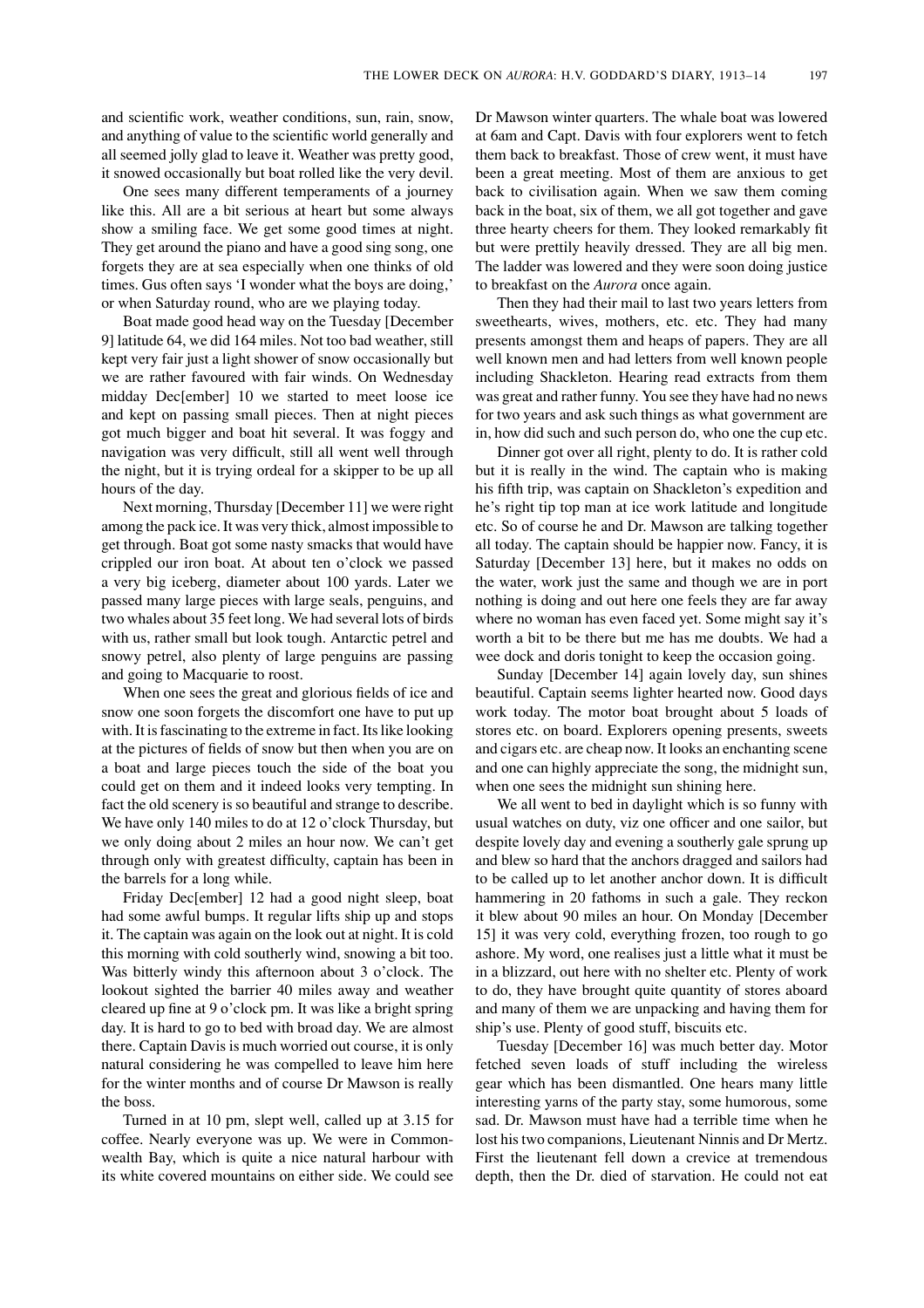their dogs, their only food, so starved, leaving Dr. Mawson to get back 300 miles with only dog meat to eat and very few know the difficulty of transport under such condition.

Noticing Dr. Mawson closely one can read leader on his face. He looks in general very tall, fairly broad shoulder for a young man. Speaks firm but nice. A substantial man, eats what given him, not a little bit of this etc. One cannot help but like him. He's very active, always up and doing.

We had a long days work today unpacking stores still coming on.

Wednesday Dec[ember] 17, my birthday but no body knows or possibly no body cares. Still what odds, one can not help when they are born, but I never thought I should spend one out in an outlandish place like this, with no prospect of going home for months and months and months.

Weather still good, we had the flying machine come on board today. It is very interesting seeing all the different gear they use, sleeping bags, sledges, clothes and speak to men who thoroughly understand the old business.

Mr. Maddigan, 2nd in charge is very nice man from Adelaide University. Won the Rhodes Scholarship and going home to compete for Senior Rangalaship.<sup>4</sup>

[December] 18, 19, 20 all the same.

Sunday [December 21] again, so it says by date but one can't tell any difference. Every days alike. We get plenty of music. The glittering ice gets a wee bit tedious. The explorers are anxious to get home but we have a lot of work to do yet.

Monday [December 22] a fair good day.

Tuesday [December] 23 getting near Xmas. Towards night, weather looks dirty, starts snowing, wind gradually comes up. Wednesday 24 Christmas eve day, a perfect rotter, windy, misty, snowing and turned out a real day for experience. Towards noon, wind increased to about 90 miles an hour. Captain got anxious, in fact everyone was. It was so windy and snow hit one with as much force. It was very bad, every one wore their oil shirts and it seemed that ship would be pulled in two very soon.

Our 2nd anchor was holding so well. Right at lunch time the crisis arrived and as it proved we were only just in time. We got the anchor up off the bottom and dragged through the water. We could not stop to wind her right up and we made off in the semi darkness in a mad raging sea. It seemed we could not live in it.

Orders were given to get the boat ready (Motor). This was about one o'clock. What chance could a boat stand though everyone but engine room hands were on deck. It was terrible how the ship was blown about and owing to so much pack ice being about we had to take an eastern course near the barrier all the time. At two o'clock things were even worse. My God, it was a lovely Xmas time.

The boat lashed up to day. It got a terrible knocking about with the sea which coming right over the boat. The captain was yelling orders like mad from the bridge. Every one worked like Trojans, their lives were at stake. At 2.30, a big wave washed a davit holding stern of boat

and piece of Bulwark clean away. Then the anxiety was at its greatest. The waves dashed the half supported boat against the ship with terrible bangs. It was all up with the ships side or the boat had got to go. The ropes had got tangled in the storm and it was too rough to right them. Then came the order, cut boat adrift, and there was our fine big motor boat worth about 250 pounds seen reeling on her side with davit and bits of ship side attached. It was a pathetic scene.

Everyone was wet through and danger was still at hand. Wind blew as hard. Ship was wet everywhere, while the dogs barked like fury. At about 4 o'clock it got a wee bit clearer and danger was practically over. We simply went backwards and forwards. It was still very rough and work very difficult.

The captain spliced the main brace and told the crew they done well. About 10 or 11 of explorers where more or less ill at night, only 8 out of 19 had tea. Prospects look bad. We have broken one anchor, lost the chief part of the other and lost our motor boat and ship is damaged. It takes away ones courage a bit. It was a terrible night, snowing and windy. Every bedroom wet, inches deep, many beds wet, all clothes wet, many sea sick. It was absolutely grand, I don't think. Still the day ended and one of worst possible day to Xmas day arrived but no Santa Claus and to wish anyone a merry Xmas was a mockery.

Conditions were better but was cold, snowing fast and rough, only I had breakfast. Xmas day festivities were postponed. The crew had a bottle of Russian stout, cigars and a tot of whisky given them but it was a miserable day and several ended with a snowball match to liven things up a bit.

We are still going backwards and forwards waiting for good weather again.

Boxing Day [Friday, December] 26. It is a bit better today and all hands were practically well again. Even Dr Mawson was sick. Same old place, up and down barrier, still it is safe today. Saturday. Been a big improvement and it left of snowing for first time since Tuesday. Ship been done up a bit and things are much better.

Sunday [December 28] we started for the west, weather still improving. On Tuesday before Xmas we had taken the 12 dogs left on board from the hut and only just in time. Everyone alright again, water fairly rough.

Tuesday [December 30]. All among the ice again. We passed a glorious looking scene today, in a big snow cavern. Boat was lowered and immediately photo taken, also fine big bergs all about.

Wednesday [December 31, 1913]. The boat was lowered again and 8 of our party landed and got good photos, birds, eggs, samples of rock etc. Tomorrow is New Years day.

### **January 1914**

We all stayed up today till 12 o'clock to let the new year in. Precisely to time we all beat can tins etc., made a hell of a row. The crew thought the skipper would splice the main brace but no luck for them, but down aft they played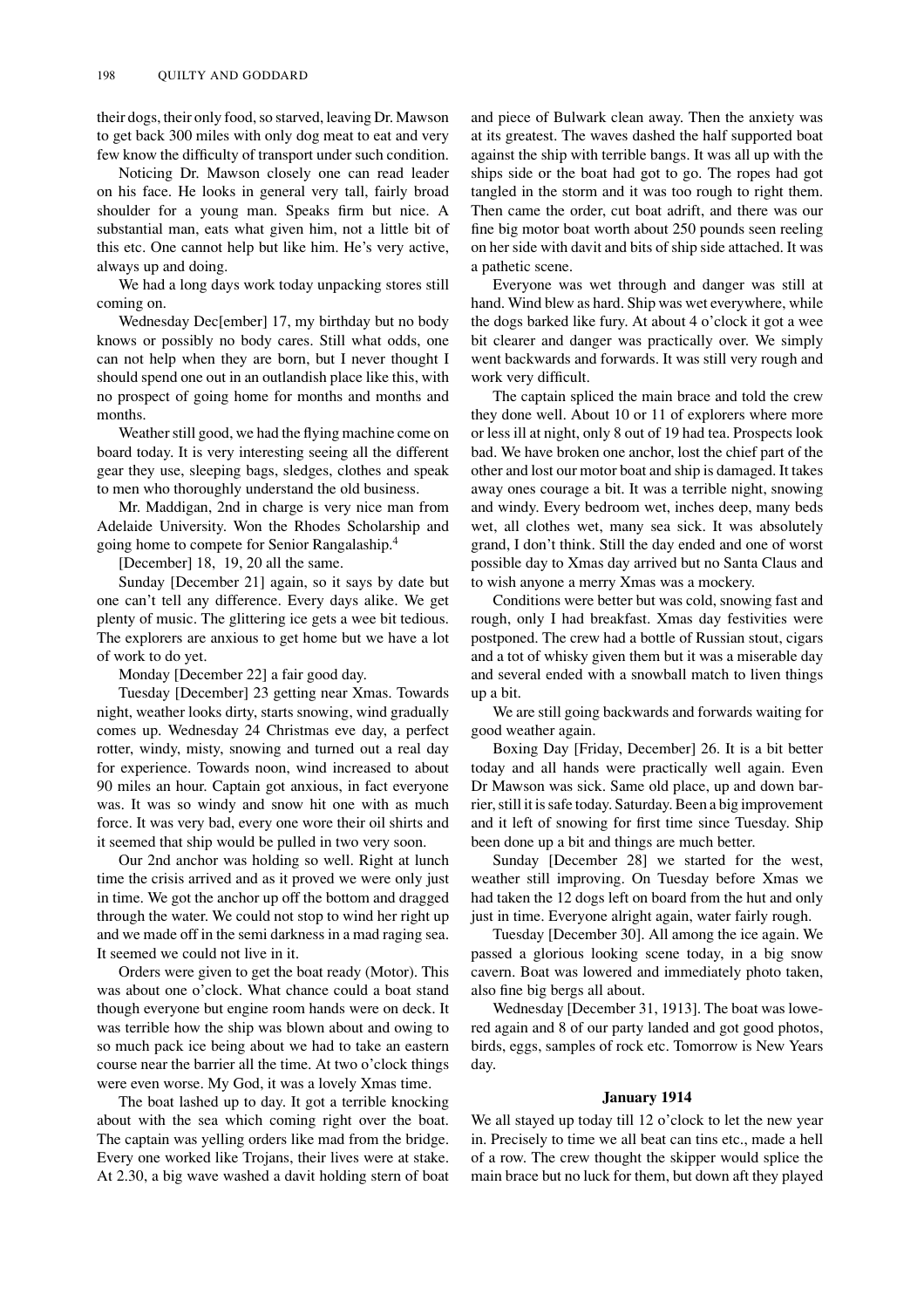the game. They fired shots off from guns then fetched their whiskey out which they had kept for two solid years and all aft crowd were welcome to drink. They played up till 1.30 am [Thursday, January 1, 1914]. A lot of them got out when I went down next morning. It was a sight, cups and plates all over the place. Captain's arm chair in pieces. In attempting to sing Auld Lang Syne they were all quite willing but the whiskey was too much and they fell on his chair.

Gus, Jack, the boatswain is a very decent young fellow, had a little party on our own. Next day was fairly fine but we were out to sea again and boat rolled a good bit. It was to be our feast day, only about half faced the table, but all was well for dinner.

We had quite a big menu, having such things as boiled hams, fish, curry soup, ginger aninshatele, $5$ ginger biscuits, cheese, apples, champagne and cigars. Not forgetting plum puddings. Fancy such a spread all amongst the ice. The crew got served well too, having bottles of Russian stout and glass of whiskey each. We had a fine big cake at tea time. Sent to Dr. McLean,<sup>6</sup> well sugared.

The captain sits at the head of the table and it caused heaps of laughter seeing the difficulty of getting knife in the ice. Everything passed off well. At night the same trio, Gus, Jack and I passed a pleasant evening over a glass of grog or two, cigars and other light refreshment of course.

Times are very different at sea to shore, for instance here in a wooden ship you hear every roar of the water on the side. How clear it sounds. You would think there is nothing between you at all.

Friday [January 2, 1914] we started bound and fast for the west to [name missing; blank in diary] Bay. Days seem long but come and go.

Saturday [January 3] again and amongst the ice water shoot again.

Sunday [January 4] was one of the finest days I have ever seen. We went through fields and fields of pack ice. It was so thick it looked impossible to get through at all. Boat (got) some awful bangs and lifted inches high from her own weight on water. Many wondered if we should ever get out again this season. It would be rotten having to winter here. We are practically as far south west as any ship has been and are doing good scientific work and we shall be able to give the people a true coast line.

Ross and Wilkes must both have been very brave to have come down in these regions in wind bags and one can easily understand that it was impossible for them to invest. It is jolly difficult to get in and out with steam. We stand for hours some times, can't move with full steam. Occasionally we passed close by side of icebergs much taller than ship masts and so close did we go, one trembles to think what would happen if she dipped or piece fell off top of berg. Still one has to take all these chances.

Monday [January 5]. Still amongst the pack ice but much lighter. Weather very dull today though.

Tuesday Jan[uary] 6. Did something of everything today. It was like a pantomime, some sounding, some with fishing net, others taking deep water temperatures. Others got small trawlers out then crew let the big trawler out, which itself weights 3.5cwt. We trawled at 5000 fathoms.<sup>7</sup> It seems hardly credible and to show the difficulty it is took 6 men 8 hours with the steam winch going all the time to drag her in. We got a fair good haul, chiefly big stones and jelly fish etc. of very rare species. Dr Mawson was well pleased and all the crew got a bottle of stout each next day.

Wednesday [January 7]. Clear of pack ice but many pretty big bergs about.

Thursday [January 8] was anniversary day of expedition landing in Commonwealth Bay 1912, and they are still wondering when they will get home. We had a spread out of the ordinary for the occasion.

Friday [January 9] was worst pack ice we have been through. Light is very bad, no sun and nasty mist. They would like to land but it is too risky.

Saturday [January 10] again, weather clearing a bit. Pretty clear today of pack ice but we are only about 200 yards port side of it. Had cigar and drink, Wednesday,<sup>8</sup> drunk my stout tonight about 10 o'clock and drunk the health of our cobbers<sup>9</sup> in civilisation. If fact Gas and Jack had drunk theirs so the three of us had a nip.

We had our third seal on board today. It is more fun getting them. We pass heaps of them a times. Someone shoots one of them as they lay on the ice covered with snow and then a rope is lowered and several race towards him to fix rope under his flappers. Then we haul him up but face of ice being soft ones legs sink to knees deep. Next day we have seal to eat and my word it is tasty and quite a change from tin bully beef.

Friday [January  $9$ ]<sup>10</sup> Did a bit of trawling but did none to well. Weather is dull, plenty of ice about.

Saturday [January 10]. Same old routine, are well above half way to second base but skipper afraid to get there too soon — great possibility we can't get in.

Sunday [January 11]. A very nice day, it is remarkable, Sunday is nearly always good day. Ice pretty thin through. Gus and I generally talk over old times on Sunday night.

Monday [January 12] here but weather changed to dull, cold and windy. Towards night it got very rough. Boat rolled about absolutely rotten. Things looked none to good for good night. We had extra man on watch. It was snowing pretty hard. I turned in at ten but boat rolled so much I did not sleep 5 minutes. It nearly rolls over inside right out.

Next day Tuesday [January 13] was still rotten but rolled bad and water washed savagely over bulwarks right into the galley with tremendous force. It was snowing hard still with very strong wind with us. The poor dogs get no shelter and howl and whine. They lay all in the wet covered with snow. The boat shifts them every minute or two. We have now got the wireless up and it looks fine but we can't get messages through from there. One thing it is never dark this time of the year and rays of light absorb too much of electricity so we can't let them know all is well so far. Tonight weather cleared a deal.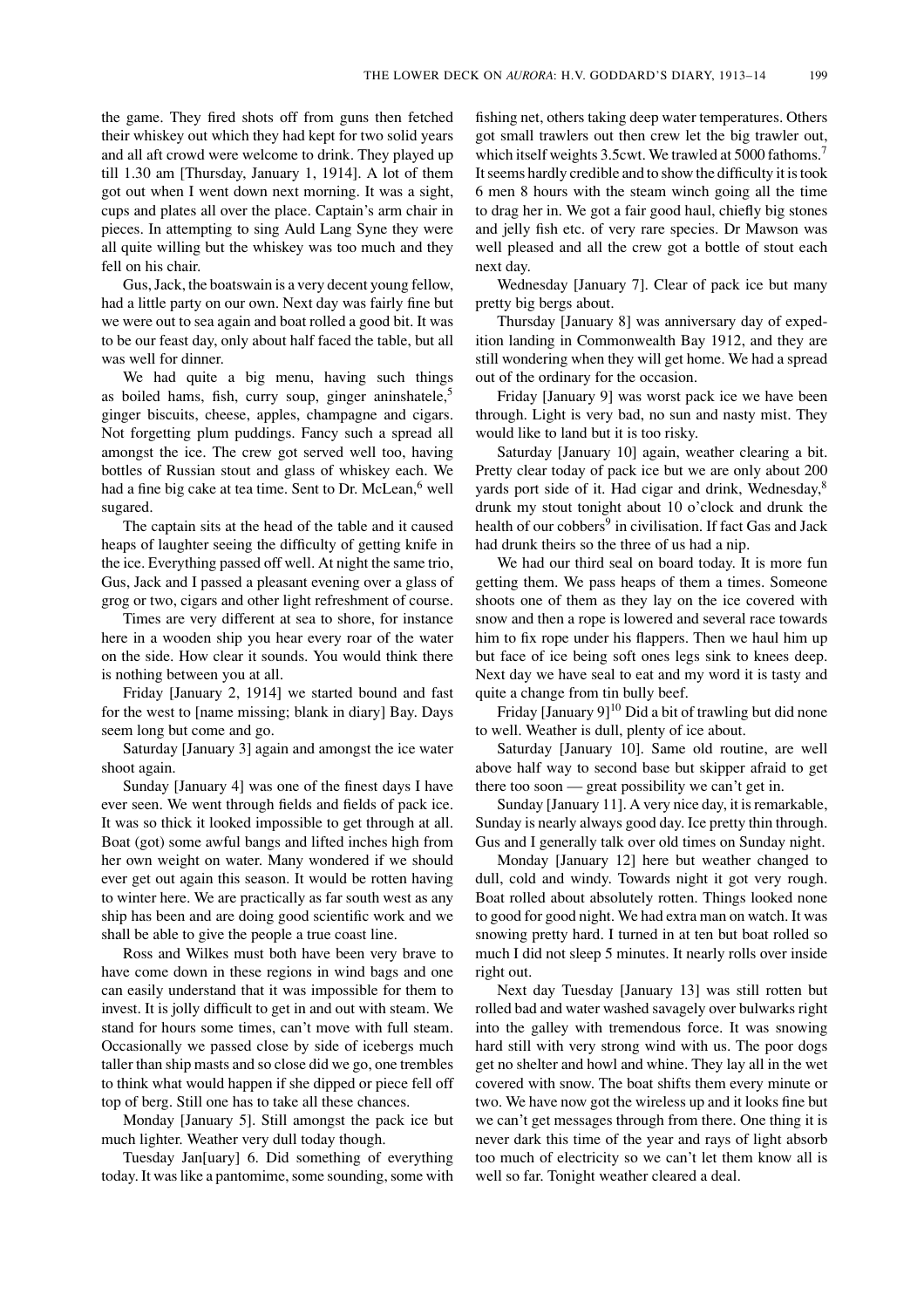Wednesday [January 14]. 8 weeks since we left Hobart and lovely day. We are 110 miles north of Wild's<sup>11</sup> base and are trawling and busy sounding. Weather is good today and one appreciate good day here after bad ones.

Thursday [January] 15. Very misty, find it impossible to get through ice barrier. Sea a bit rough and making little progress.

Friday [January 16]. Still right amongst the ice. Nobody seems to know what's doing.

Saturday [January 17]. Very fair weather, rather dull. Sunday getting nearer land. On Friday we caught two seals also hankered in the snow and filled our tanks with snow. All available hands had to give a hand. It took 6 to 7 hours. It was rare fun being on the ice and makes a very pleasant break of being on board all the time. The ship had great difficulty in getting away clear again. We got a few penguins, come right up to you.

Monday 19. Weather good but pretty cold, about 24. We are in [latitude] 65.90, very near land. We hope to sight tonight. We came through a lot of ice last night. The bangs of the ship grinding through, it keep one awake. We saw a big berg break yesterday, it was a loud crash. We had a big whale following this morning. We got photo of him and where just about to shoot at him when he disappeared altogether.

[Tuesday, January] 20th. No sight of Island we are out to discover. It been seen by a German from a balloon also by our 2nd base party 50 miles away. Towards night we sighted the island and soon got along side it. Was all snow covered and was unclimable sides being 150 feet high while in centre it appeared to rise to about 1000 feet high. It looked a high convex track. We tried all round but failed to get on. It was I should think about 18 miles around it. It is called Drygalski Island. We did a lot of sounding and that's how they tell it's an island and not just an ice island.

Water was quite shallow all round while a mile out it was 800 fathoms. We had best catch in trawler we have yet had, many fish of all descriptions, seaweeds, shells, rocks, sea ducks and lots of little things that belong to the mystery of the mighty deep.

We left here on Wednesday afternoon 21 Jan[uary] for Rookery Island which is practically unknown and not on the charts. We ran into it at about 3pm. Ship was right into the ice when we again used out snow bunkers. A few went ashore, any had gone to bed at ten. It was sunset and the sight of seeing ship right in the ice and the colours of the sunset on the starboard side and beautiful blues on the port side, reflecting on the snow. On the port side it was one mass of flat ice fields it's all one could see, while on starboard side see the rugged rocks covered all white with sky for background. I never wish to see a fairer scene. It was more a dream, the finished work of a great master.

I had had a bath earlier on so not go ashore. We get buckets of hot water and bath best we can in front of engine room fires. It is makeshift, many don't trouble but it is well worth to feel fresh and free.

All hand up at 6 o'clock but does not look one third so pretty compared to previous night. We caught a Ross seal,

night of landing also penguins, Emperor. Today promised well. We are to have the dogs out and go sledging to get Ross seals and penguins. So far only eleven Ross seals have been accounted for in (seal history on other expeditions). We got six and 9 Emperor penguins. It is such a pretty sight seeing dogs in the sledges. They can drag three or four men easily and while on the ice here one forgets the hardship of sea life and feel how one is privileged to see such wonderful sights.

We again filled our tanks and at 2 o'clock left to try and get in 2nd base. Ship is like butchers shop. Seals are being cut up and skinned.

Thursday [January 22]. Dull morning, we have only had about 3 sunny days all the month. Wind got up badly, dirty weather threatened. We passed through a lot of pack ice tonight. Captain on bridge all night.

Friday [January 23]. Very rough weather, windy in the extreme and blowing spray right over ship. It wets one through in a few seconds. We were in nasty position. Many sick again and talk about life at sea, it not fit for a dog in such weather. We were making for the Barrier for a bit of shelter but had engine opened full out but only did about one knot an hour.

Friday night 12pm was eagerly awaited to see if change took place but no, it got worse.

Saturday 24 Jan[uary]. Just a month since last event and it is just about as bad. Wind blowing 60 or 70 miles an hour. The spray freeze on you, it is terrible cold. This morning we had a bit of a shock. A berg hit our martingale<sup>12</sup> and displaced it, broke several iron fastenings. It looked serious, this is one of ship's main means of support. It keeps masts up etc. Fortunately a sailor was lowered and temporary secured but if we don't soon get into shelter something will happen. Dr. Mawson had all hands on deck to do what they could.

It was Saturday again and no one could imagine a worse one. We are still making for barrier. We usually burn 5 tons of coal a day but we are burning 12 tons now and doing about 28 miles a day. Everywhere is wet, saloon gets it badly down companion way. Things still no better, decided to have 3 extra men on watch all the time for shifts of 3 hours to assist at wheel. 1 hour each, it was not very popular. Captain up most parts of day and night. All about the same at night. It seems hard to see the dogs lying on wet decks covered in snow. Some howling awful at times.

Sunday [January 25] here again, just a bit better this morning. We are very near barrier, still very cold and windy but sea steadier. At dinner reached barrier but are none too safe. We are like in a lake 14 miles long simply going backwards and forwards, just like a rat in a cage. We can't get out till gale is over, also ship repaired.

Monday [January 26] morning. Weather a great deal better, sun trying to break through clouds. Boat being repaired and all put right. The doctor told us we should then have one more trawl and then take the eastern run down which was good news to us all. Captain Davis is  $[not]$ <sup>13</sup> very fond of scientific work down here and I think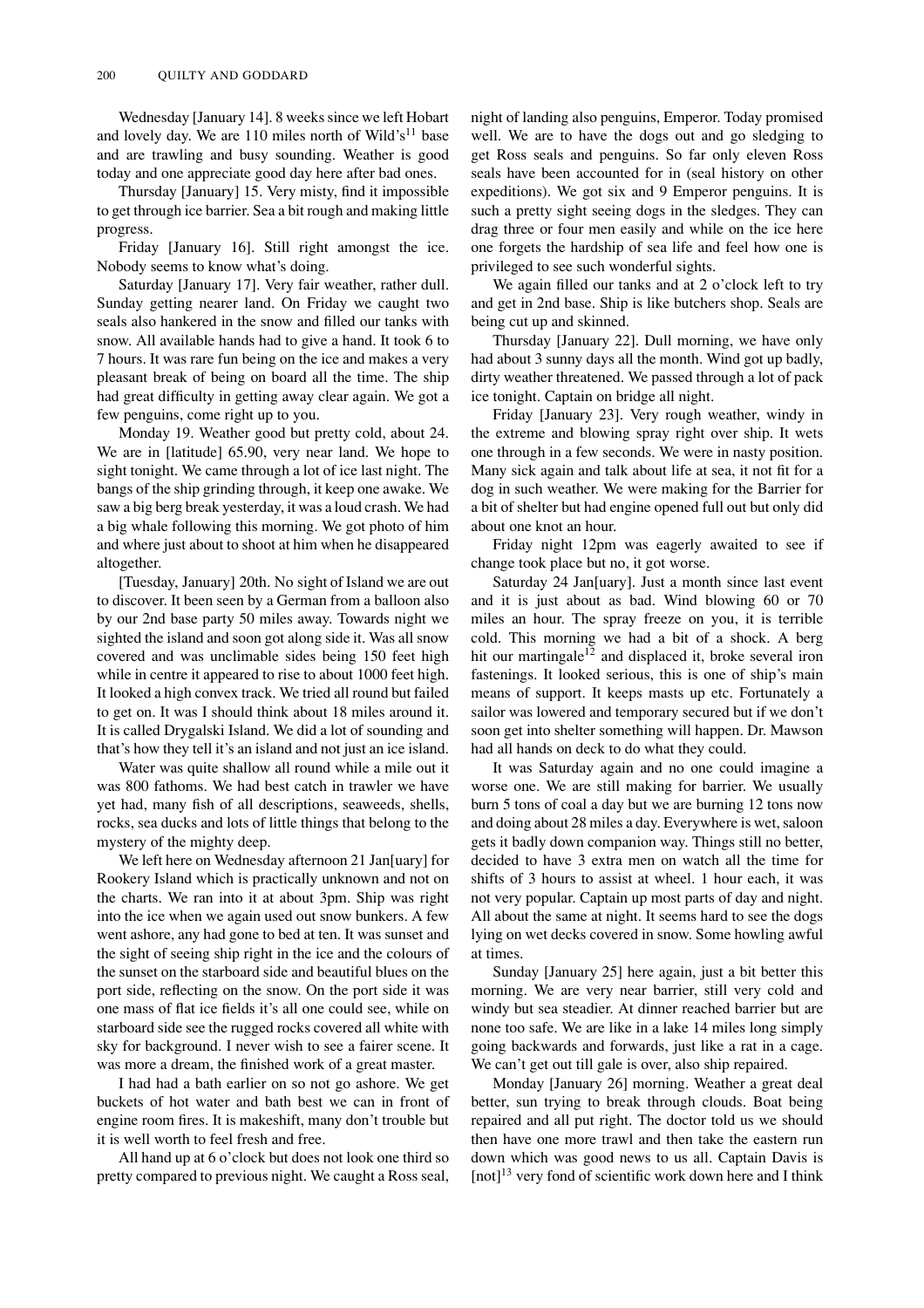it causes a little difference of opinion between him and the doctor.

Most of the sick are well again, some are afraid to eat still, though while one not been to table for two and a half days. Day is improving, all hands are straightening up. Some cooling winds still blowing, we can't leave in this. The barrier looks like big solid walls of snow and ice about 80 to 100 feet high. Impossible to mount at all, so straight up. Weather is improving greatly.

Tuesday [January 27]. Quite a nice day, best for a month. It is a treat to see the sun and everything looks so fine. It seems a pity to leave it. Everybody seems happy again. We had a good trawl at 200 fathoms.

Wednesday [January 28] was good day.

Thursday [January 29] good. We are amongst a terrible lot of ice. We pulled right into a big ice island tonight. Plenty of penguins here. It was very large. Dr. Mawson reckons it was 7 miles wide and also very long. It was a treat to stretch our legs, but crew were not allowed off boat without permission of captain and few get it.

Friday [January 30]. I was up early. I was after a penguin with 2nd engineer. We saw a pack, made a dive for one each. He grabbed one alright after kicking it over. I killed it for him, then chased after the rest. After 200 yards run, I got up to one. They turn around and go to peck you. I knocked down three times then he dodged me into water. I ought to have driven him further from water. At first I had no gloves, or else would never have let him slip. Emperor Penguins are fine big birds about 3ft 6 inches high and very broad. More duck shape body but sit and walk up very straight. They looked the quaintest little or big customers. It falls to one's lot to see with all the beautiful colours, white, yellow, and spotty brown and grey, while their claws are just like animals. While anchored here it was sight to see number of leopards and seals etc. also killer whales. See the leopards chasing the seals was rare fun. Water is very clear, but light was rather bad. No sun today.

Friday morning we left. Supposed to be on our way home about 11 o'clock. We saw a sight which possibly few if any have ever seen before. Big bergs started to break away from barrier. It was estimated at 90 feet high and some of it turned completely upside down and crumbled into pack ice. It went nearly a quarter of a mile. See the beautiful blues of the sea ice as it crumbled. It was just like a big marble city collapsing. It shook the water so much that it regular rocked the boat. It is an indescribable sight worth pounds to see and it just caught our cineograph man at his worst. Just taken a lot of photos and only twenty feet of film. It was rotten luck for him. One of greatest pictures ever screened it would have been.

Both Frank Hurley the cino and Percy Cornell [Correll] are kept busy. Percy Cornell takes coloured photography<sup>14</sup> and does lovely work. Takes photos of all little rare creatures we get in trawl. Got coloured plates taken of different parts of Adelie which no one else have taken, worth 20 pounds each.



Fig. 4. Herbert Victor Goddard standing in front of the trawl winch on SY Aurora.

Today Saturday [January 31]. Although it snowed last night and barometer was falling was pretty decent day. We did a lot of trawling at 400 fathoms. First two failures almost but third pretty good. A lot of fellows on board are getting a bit tired of it. We had a fight on board between little Alf [Beverley] Donkeyman and 2nd engineer — a German [Max Fritzte]. 4 stone heavier but English superior skill enabled him to hold his own (Fig. 3). We have again been right under barrier ice, ice, ice. Usual rumor one more trawl tomorrow and home then (Fig. 4), but scientific men are like Jews after money, the more they get the more they want. Still good luck to them, I say. Let every trawl be a good one. Its just the same amount of work for the crew.

Last day of January. Its been a fair long month but taken all in all a very eventful one but hope by end of February to be nearer civilisation.

#### **February 1914**

Sunday Feb[ruary] 1. A fair decent morning, no sun though. Still above side at the barrier. We can't get out yet, pack ice too thick. All on board are hopeful we can get out of pack ice and into the sea ice today or tomorrow. Making fair headway.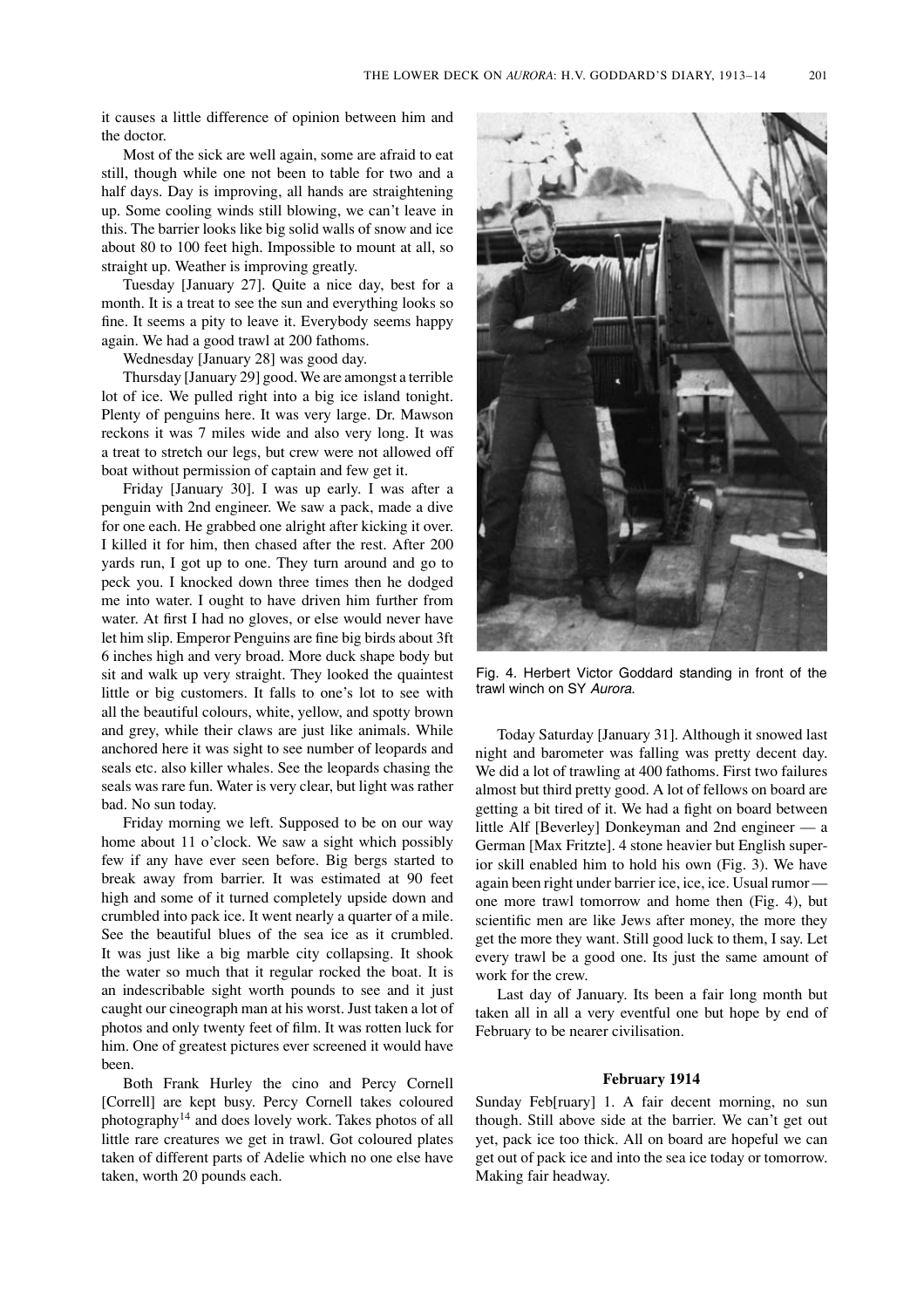Monday [February 2] morning. Then comes news. Impossible to get further on. Got to go back and look for another opening. Wind has done just reverse to what they expected. Instead of making an opening it blocked it altogether. If we had got out of here we are well north but have now to go west. Boat is getting some good bangs. Several times have been lifted right forward, almost out of water.

Tuesday [February 3]. Still in ice. Doubtful if we can get out this season, but we hope it is not as bad as that.

Wednesday 4 Feb[ruary]. Still no chance of getting through. We are making for Drygalski Island again. Captain up a barrel a good bit of the time. Seen a large number of leopards seals etc., also killer whales. We are in like river water. Hemmed in on all sides by ice.

Thursday [February 5]. Still in ice. Captain in barrel all night and up all day too. We passed Drygalski Island again tonight.

Friday [February 6] morning. Still in ice. Towards noon clear water is sighted ahead from the barrel. At night we run into much easier water and seem to be clear at last after trying in 10 or 11 days.

Saturday [February 7]. Got a bit clearer. We have had awful foggy weather, no sun for days at a time. Consequently we could not get our true bearings. Everybody much happier. Captain had hard time of it and consequently rather cross. Never speaking at all when he does come to table.

Sunday [February 8]. Things going fairly well. Skipper normal. Making fair progress. Now in Latitude 61 today.

Monday [February 9]. Going very fair. Sails up.

Tuesday [February 10]. Weather bad again. Boat rolled bad and water come right over her. Hamilton's birthday. Had sing song.

Wednesday [February 11]. Better day today. Latitude 57 or 22 to go. About 1720 miles to Adelaide because we have about 40 degrees of longitude to do.

Thursday [February 12]. Fair wind and following sea. Boat is rolling rotten. One keeps anything in its place, things go over fiddler<sup>15</sup> like shots and one can hardly stand or walk. It is impossible to stand still by ones self.

Friday [February 13]. Same sails, going strong.

Saturday [February 14]. A devil of a rough day. Waves kept washing right over ship and if one was not quick, they got wet through every time they went on deck. Weather is cold and little is seen of the sun, while it takes one all their time to hold on in bed. The question freely asked is, on your honour, Sir will she turn? It is only a gag but it seems very near truth sometimes.

Sunday [February 15]. A bit clearer weather. Engines stopped for repairs for 6 hours. Wind took us about 4 knots an hour.

Monday [February 16]. Very big sea following us and wind blowing regular southwest and from sailor's point of view are having a good run down on the eastern trading course. Today we are in latitude 48 1/2 with 1360 miles to go. We did 207 on Sunday. 177 Monday.

Tuesday [February 17]. Weather better. Sea calmer but plenty of water comes on deck but we are getting on fine. We heard 5 vessels on the wireless last night.

Wednesday [February 18]. Fair wind. Still starting to get boat spic and span for port which we hope to reach on the 26th.

Friday [February 20]. Beginning to get quite warm. It seems funny being able to spread butter again and jam coming out of tin easily.

Saturday [February 21]. Hoorah. Early we saw a windjammer behind us in full sail about 7am. At dinner she caught us up and with full sail up looked fine. She was the *Archibald Russell*<sup>16</sup> from Glasgow, about 400 tons. It was the first ship we had seen for 94 days. We spoke her with signals (flags) and she promised to report us. It was she been 54 days out. We are all eagerly counting the days now.

One gets tired of practically all tinned foods. Many now are sleeping out on boat deck. Getting too warm for us all, while it makes the dogs pant etc.

Monday [February 23]. Still fine. Making good headway now. We crossed a cargo boat today. Booths Line going home via the Cape. Well loaded, exchanged usual report, us all well. Sailors working bare feet today. They had a fine big concert aft tonight, the last of the trip. Captain and Dr. there. All did a turn. Had a wee drop of Doris, cakes, chocolate etc.

Tuesday [February 24]. Nearly home. We could get in tomorrow but are trawling today. We caught a big albatross this morning. Sailors say a sure sign of bad weather or luck. Will it prove so in this case. We trawled at 300 fathoms but only got a bit of stuff, but it turned out very valuable. Some rare fish were found, it was our last effort. Thank goodness, it was tiring day.

The diary finishes at this point. The ship came alongside in Adelaide at 5.45 pm, Thursday, 26 February. Davis brought the ship to Hobart, where it arrived on 9 March, and the crew was paid off, in Goddard's case, 19 March.

## **Further Antarctic interests**

Goddard clearly wanted further Antarctic experiences and was interested in joining Shackleton's 1914–16 expedition. He therefore contacted Mawson, who wrote him a letter from Launceston on 29 September 1914 giving him contact details for Shackleton. Whether or not this was pursued is not known. On the same letterhead, Mawson also wrote a brief testimonial: 'This is to certify that H. Goddard gave every satisfaction as a member of the ship's party on the Australasian Antarctic Expedition. D. Mawson.'

The papers include a Certificate of Discharge dated 19 March 1914 in which his 'Character for Conduct' and 'Character for Ability' are both rated VG (Very Good).

#### **Goddard's later career**

In 1915, Goddard enlisted in the 1st Australian Infantry Forces (AIF) and was posted first to Egypt and later